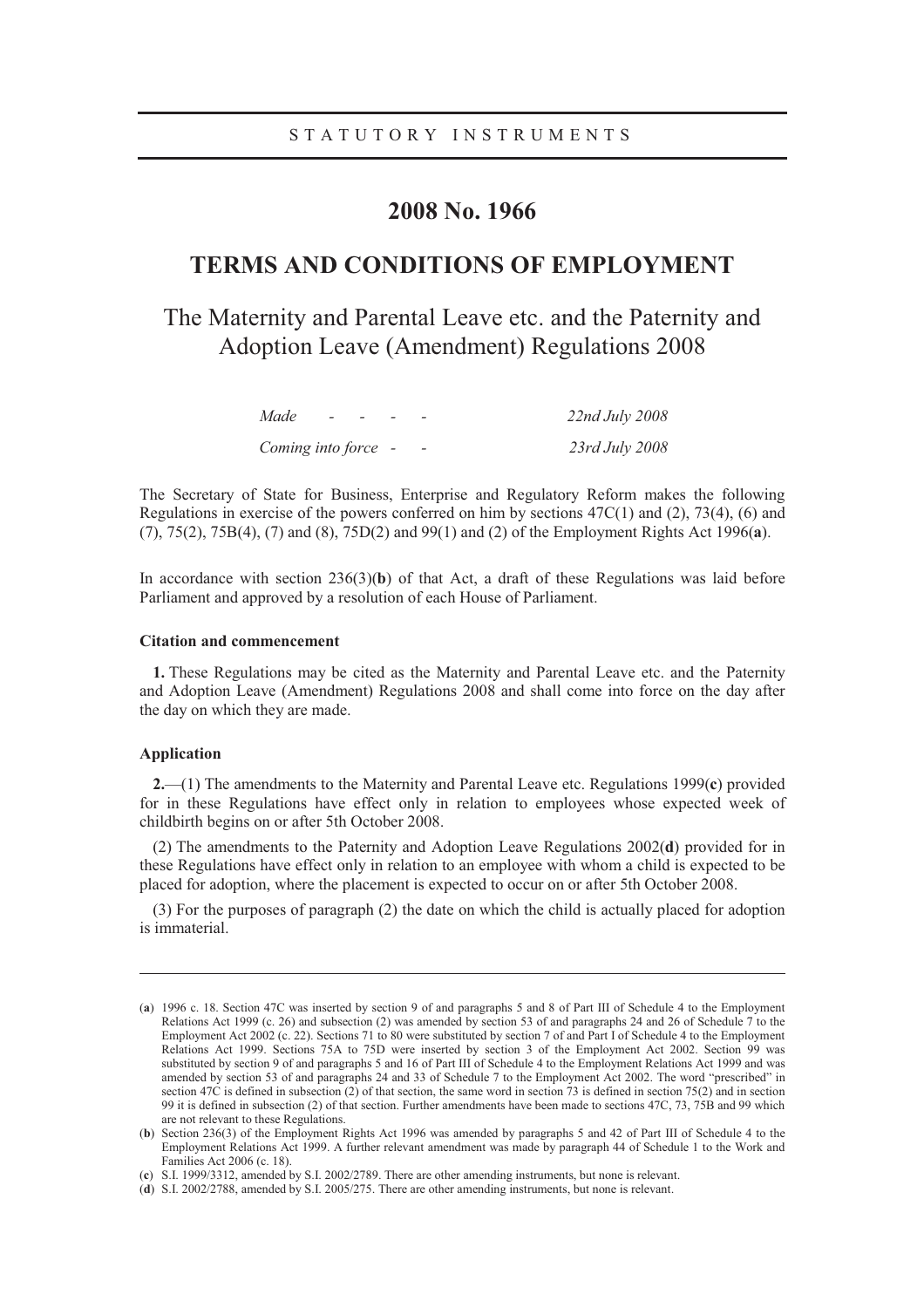(4) The amendments to the Paternity and Adoption Leave Regulations 2002 applied to adoption from overseas by virtue of and as modified by the Paternity and Adoption Leave (Adoption from Overseas) Regulations 2003(**a**) have effect only where the adopter's child enters Great Britain on or after 5th October 2008.

(5) For the purposes of paragraph (4)—

"adopter", in relation to a child, means a person by whom the child has been or is to be adopted or, in a case where the child has been or is to be adopted by two people jointly, whichever of them has elected to take adoption leave in respect of the child;

"adoption from overseas" means the adoption of a child who enters Great Britain from outside the United Kingdom in connection with or for the purposes of adoption which does not involve the placement of the child for adoption under the law of any part of the United Kingdom; and

"enters Great Britain" means enters Great Britain from outside the United Kingdom in connection with or for the purposes of adoption.

## **Amendments to the Maternity and Parental Leave etc. Regulations 1999**

**3.** The Maternity and Parental Leave etc. Regulations 1999 are amended in accordance with regulations 4 to 7.

# **Application of terms and conditions during ordinary maternity leave and additional maternity leave**

**4.**—(1) In regulation 9(**b**) (application of terms and conditions during ordinary maternity leave)—

- (a) in the heading, after "ordinary maternity leave", insert "and additional maternity leave";
- (b) in paragraph (1), after "ordinary maternity leave", insert "or additional maternity leave";
- (c) in paragraph  $(1)(b)$ , for "the exception in section 71(4)(b)", substitute "the exceptions in sections  $71(4)(b)$  and  $73(4)(b)$ ";
- (d) in paragraph (2), for "section 71(5)", substitute "sections 71(5) and 73(5)";
- (e) in paragraph (3), for "section 71", substitute "sections 71 and 73" ; and
- (f) after paragraph (3) insert—

"(4) In the case of accrual of rights under an employment-related benefit scheme within the meaning given by Schedule 5 to the Social Security Act 1989(**c**), nothing in paragraph (1)(a) concerning the treatment of additional maternity leave shall be taken to impose a requirement which exceeds the requirements of paragraph 5 of that Schedule.".

(2) In regulation 17 (application of terms and conditions during periods of leave), omit "additional maternity leave or".

#### **Incidents of the right to return after ordinary maternity leave or additional maternity leave**

**5.** In regulation 18A(**d**) (incidents of the right to return)—

- (a) for paragraph  $(1)(a)$ , substitute—
	- "(a) with her seniority, pension rights and similar rights as they would have been if she had not been absent, and",

-

<sup>(</sup>**a**) S.I. 2003/921.

<sup>(</sup>**b**) Regulation 9 was substituted by regulations 3 and 9 of the Maternity and Parental Leave (Amendment) Regulations 2002 (S.I. 2002/2789).

<sup>(</sup>**c**) 1989 c. 24. Schedule 5 was amended by section 265(1) of the Pensions Act 2004 (c. 35). Further amendments have been made to Schedule 5, which are not relevant to these Regulations.

<sup>(</sup>**d**) Regulation 18A was inserted by regulations 3 and 12 of the Maternity and Parental Leave (Amendment) Regulations 2002 (S.I. 2002/2789).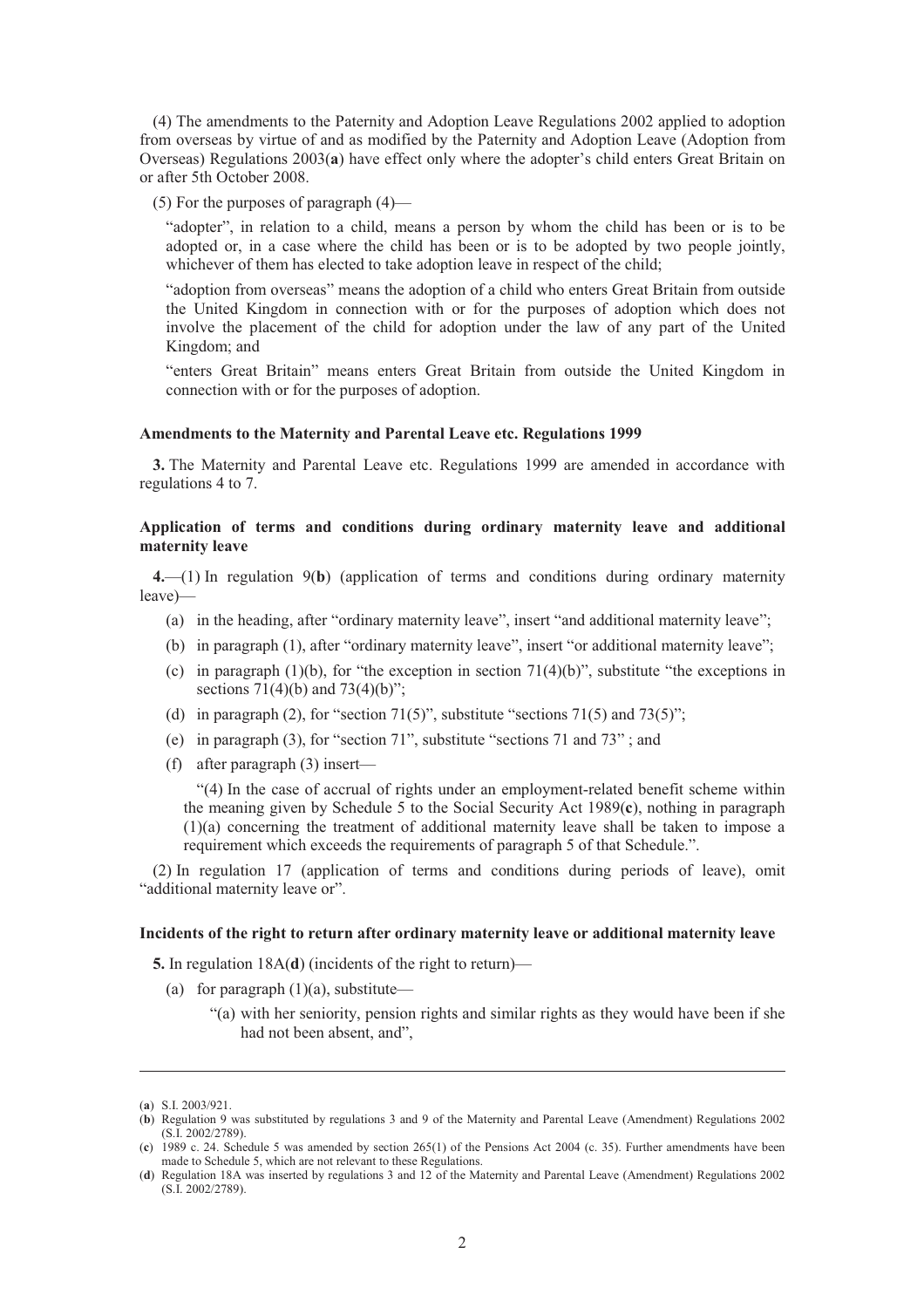(b) for paragraph (2), substitute—

"(2) In the case of accrual of rights under an employment-related benefit scheme within the meaning given by Schedule 5 to the Social Security Act 1989, nothing in paragraph (1)(a) concerning the treatment of additional maternity leave shall be taken to impose a requirement which exceeds the requirements of paragraphs 5 and 6 of that Schedule.", and

(c) in paragraph (3), for "in paragraph  $(1)(a)(ii)$  and  $(b)$ " substitute "in paragraph  $(1)$ ".

## **Protection from detriment**

**6.** In regulation 19 (protection from detriment)—

- (a) in paragraph (2)(d), after "ordinary maternity leave" insert "or additional maternity leave",
- (b) omit paragraph  $(2)(e)(i)$ , and
- (c) after paragraph (3) insert—

"(3A) For the purposes of paragraph  $(2)(d)$ , a woman avails herself of the benefits of additional maternity leave if, during her additional maternity leave period, she avails herself of the benefit of any of the terms and conditions of her employment preserved by section 73 of the 1996 Act and regulation 9 during that period.".

# **Unfair dismissal**

**7.** In regulation 20 (unfair dismissal)—

- (a) in paragraph (3)(d), after "ordinary maternity leave" insert "or additional maternity leave",
- (b) omit paragraph  $(3)(e)(i)$ , and
- (c) for paragraph (5) substitute—

"(5) Paragraphs (3) and (3A) of regulation 19 apply for the purposes of paragraph  $(3)(d)$ as they apply for the purposes of paragraph (2)(d) of that regulation.".

#### **Amendments to the Paternity and Adoption Leave Regulations 2002**

**8.** The Paternity and Adoption Leave Regulations 2002 are amended in accordance with regulations 9 and 10.

# **Application of terms and conditions during ordinary adoption leave and additional adoption leave**

**9.**—(1) In regulation 19 (application of terms and conditions during ordinary adoption leave)—

- (a) in the heading, after "ordinary adoption leave", insert "and additional adoption leave",
- (b) in paragraph (1), after "ordinary adoption leave", insert "or additional adoption leave",
- (c) in paragraph (1)(b), for "the exception in section  $75A(3)(b)$ ", substitute "the exceptions in sections  $75A(3)(b)$  and  $75B(4)(b)$ ",
- (d) in paragraph (2), for "section 75A(4)", substitute "sections 75A(4) and 75B(5)", and
- (e) in paragraph (3), for "section 75A", substitute "sections 75A and 75B".

(2) Regulation 21 (application of terms and conditions during additional adoption leave) is revoked.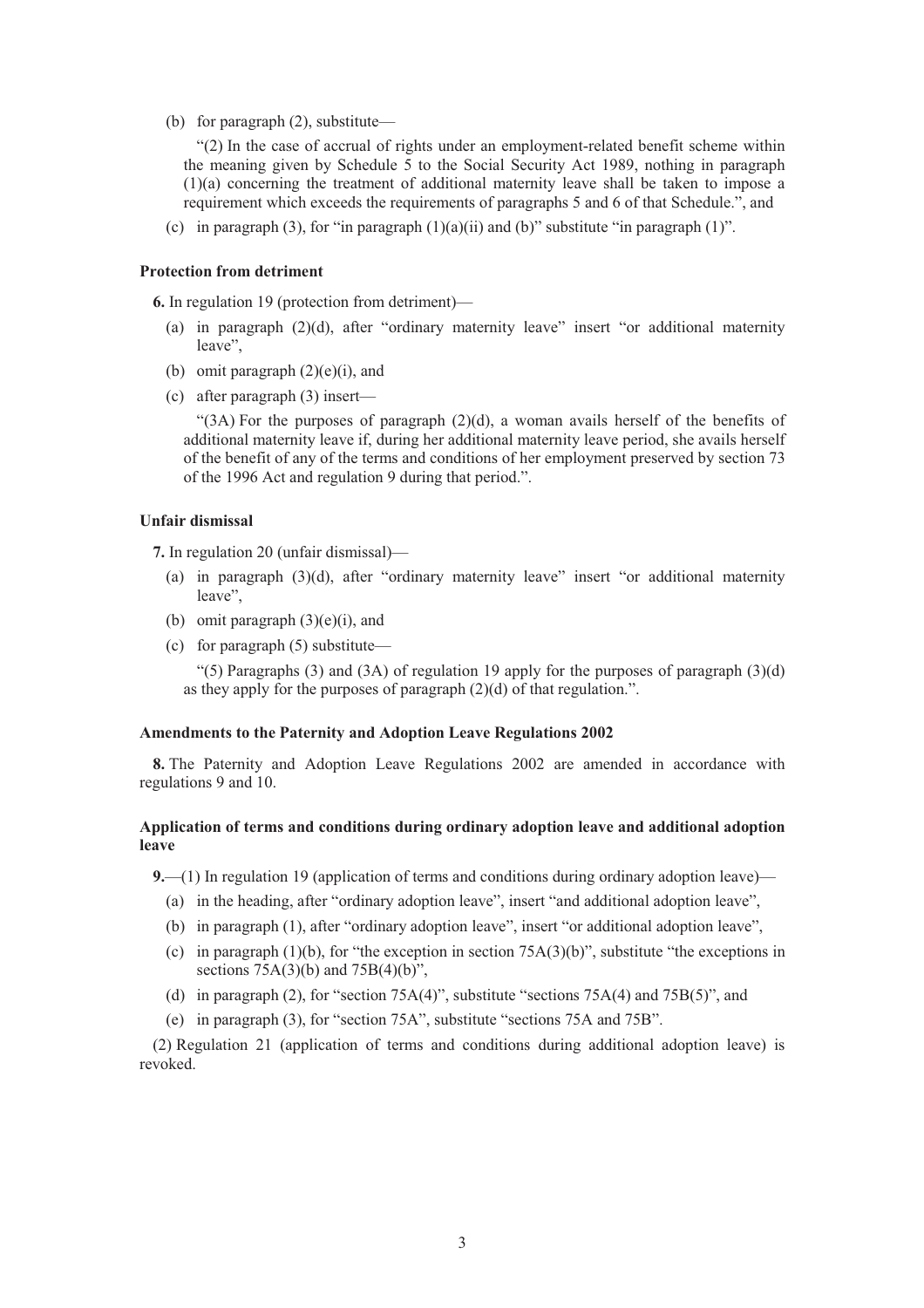#### **Incidents of the right to return from adoption leave**

**10.** In regulation 27(**a**) (incidents of the right to return from adoption leave)—

(a) for paragraph  $(1)(a)$  substitute—

"(a) with his seniority, pension rights and similar rights as they would have been if he had not been absent, and",

(b) for paragraph (2), substitute—

"(2) In the case of accrual of rights under an employment-related benefit scheme within the meaning given by Schedule 5 to the Social Security Act 1989, nothing in paragraph (1)(a) concerning the treatment of additional adoption leave shall be taken to impose a requirement which exceeds the requirements of paragraphs 5, 5B(**b**) and 6 of that Schedule .", and

Minister of State for Employment Relations and Postal Affairs

*Pat McFadden*

(c) in paragraph (3), for "in paragraph  $(1)(a)(ii)$  and  $(b)$ ", substitute "in paragraph  $(1)$ ".

22nd July 2008 Department for Business, Enterprise and Regulatory Reform

-

(**a**) Regulation 27 was amended by the Pensions Act 2004 (Commencement No. 2, Transitional Provisions and Consequential Amendments) Order 2005 (S.I. 2005/275). There are other amending instruments, but none is relevant.

<sup>(</sup>**b**) Paragraph 5B was inserted by section 265(1) of the Pensions Act 2004 (c.35).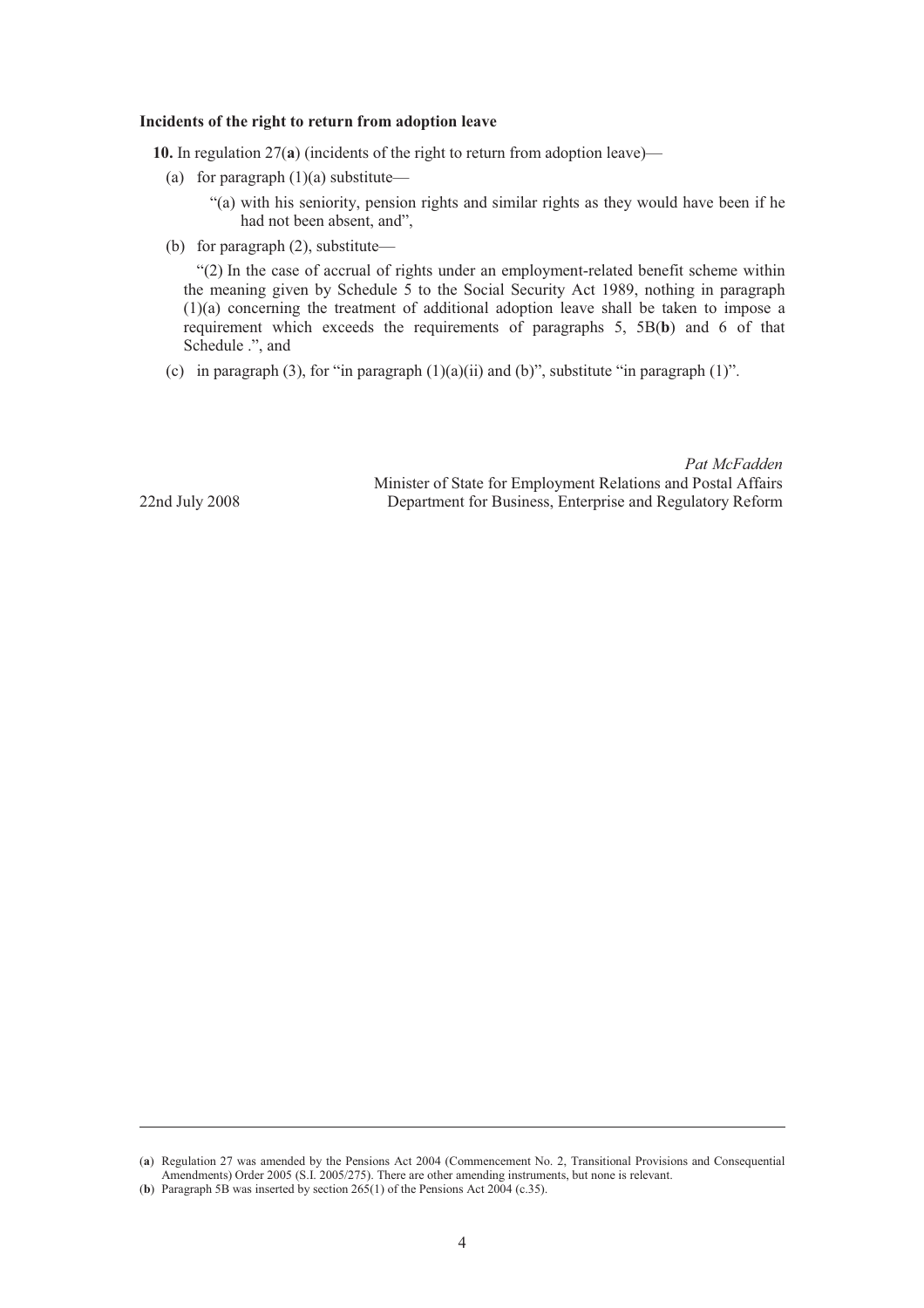## **EXPLANATORY NOTE**

#### *(This note is not part of the Regulations)*

These Regulations amend provisions in two statutory instruments relating to statutory maternity leave and adoption leave. The Regulations amended are the Maternity and Parental Leave etc. Regulations 1999 (S.I. 1999/3312) ("the 1999 Regulations") and the Paternity and Adoption Leave Regulations 2002 (S.I. 2002/2788) ("the 2002 Regulations").

The amendments have effect in relation to an employee whose expected week of childbirth begins on or after 5th October 2008, an employee whose child is expected to be placed with him for adoption on or after that date or, in cases of overseas adoption as defined in the Paternity and Adoption Leave (Adoption from Overseas) Regulations 2003 (S.I. 2003/921), an adopter whose child enters Great Britain on or after the same date.

Regulations 4 to 7 remove distinctions between the rights of employees on ordinary maternity leave and those of employees on additional maternity leave. Regulation 4 amends regulations 9 and 17 of the 1999 Regulations, so that an employee taking additional maternity leave is, like an employee taking ordinary maternity leave, entitled to the benefit of (and bound by any obligations arising from) all the terms and conditions of employment which would have applied if she had not been absent. This does not include terms and conditions about remuneration, as defined in regulation 9 of the 1999 Regulations. Regulation 5 amends regulation 18A of the 1999 Regulations, so that the seniority, pension and similar rights of an employee returning from additional maternity leave are, like those of an employee returning from ordinary maternity leave, unaffected by her absence. The amendments to regulations 9, 17 and 18A do not affect the accrual of rights under employment-related benefit schemes governed by the Social Security Act 1989. Regulations 6 and 7 respectively amend regulations 19 and 20 of the 1999 Regulations to align the protection of employees taking additional maternity leave with that for employees taking ordinary maternity leave.

Regulations 9 and 10 remove distinctions between the rights of employees on ordinary adoption leave and those of employees on additional adoption leave. Regulation 9 amends regulation 19 and revokes regulation 21 of the 2002 Regulations, so that an employee taking additional adoption leave is, like an employee taking ordinary adoption leave, entitled to the benefit of (and bound by any obligations arising from) all the terms and conditions of employment which would have applied if the employee had not been absent. This does not include terms and conditions about remuneration, as defined in regulation 19 of the 2002 Regulations. Regulation 10 amends regulation 27 of the 2002 Regulations, so that the seniority, pension and similar rights of an employee returning from additional adoption leave are, like those of an employee returning from ordinary adoption leave, unaffected by the absence. The amendments to regulations 19 and 27 and the revocation of regulation 21 do not affect the accrual of rights under employment-related benefit schemes governed by the Social Security Act 1989.

A full regulatory impact assessment of the effect that this instrument will have on the costs of business and the voluntary sector is available from the Employment Relations Directorate at the Department for Business, Enterprise and Regulatory Reform, 1 Victoria Street, London SW1H 0ET. Copies are also available on the Department's website: www.berr.gov.uk.